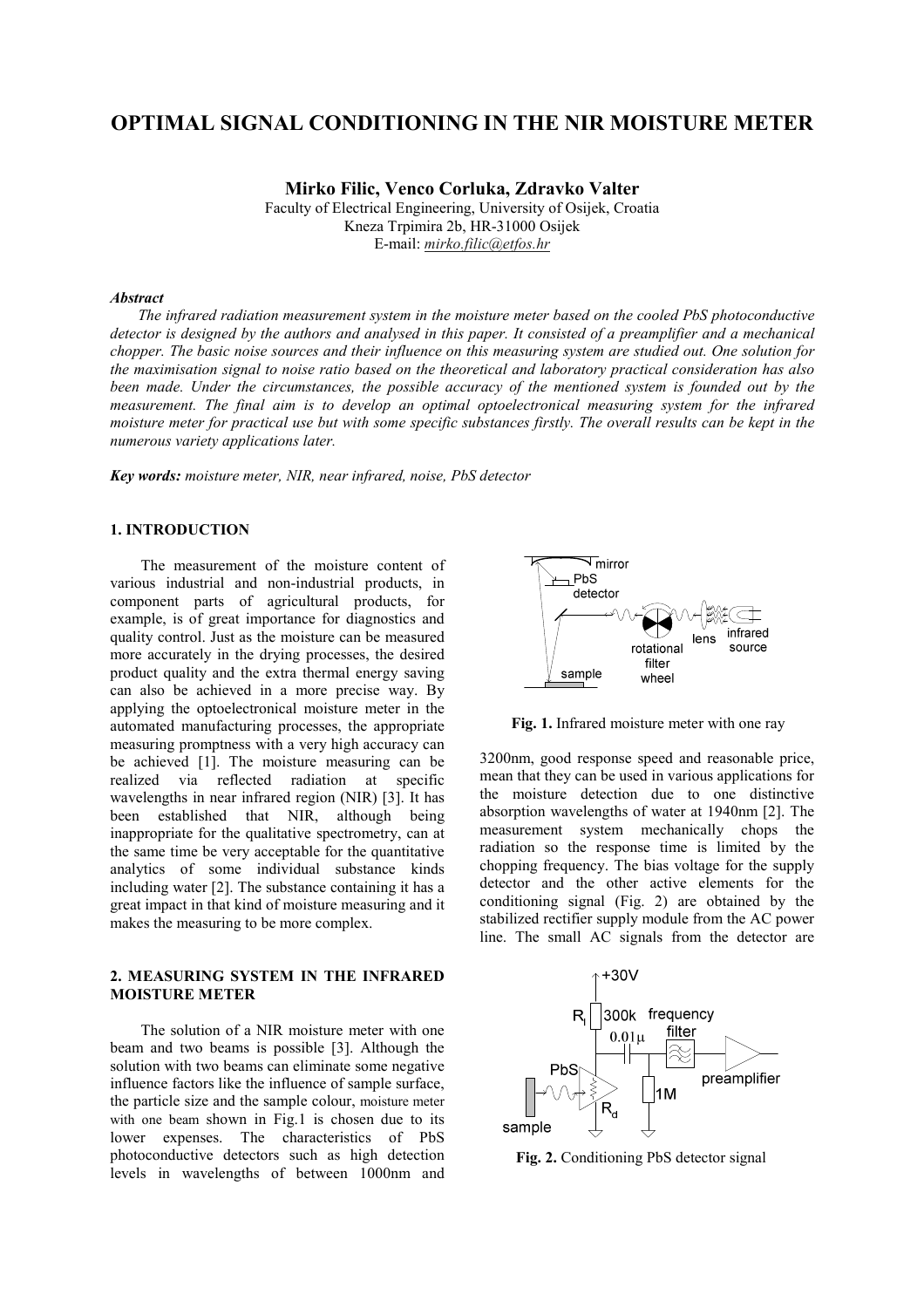conditioned by the RC coupled processing circuit which consisted of two different stages. The power line generated noise (50Hz) is filtered by the first stage, the frequency filter. The useful signal is amplified by the second stage, the narrow bandwidth preamplifier.

#### 3. GENERAL NOISE MODEL

Four various types of noise sources are perceived in proposed measuring system. It is the noise generated by the power supply module, background (photon) noise, detector noises and noise of signal processing circuit. All active elements such as the operational amplifiers of the preamplifier and frequency filter are supplied by rectifier module from AC power source. The infrared source, the drive of filter wheel and thermoelectrical cooler in the detector are supplied from the same power supply module, too. Consequently this module comprises six different rail voltage-current levels. Although the separate outputs from the power supply module are stabilized, the harmonic noises is either appeared from the AC power source or produced by the supply module. Odd multiples of the power line frequencies are usually expressed. These noises have the same level as is the voltage signal from the detector and therefore have been filtered by the frequency filter. Further noise filtering is executed by the choice of the mechanical chopper frequency. This is accomplished by means of the rotary speed of filter drive adjustment. The signals versus noise characteristics of the detector as well as the impact of the power line generated noise to the operating circuit require a choice of higher frequency. One common practice is applied, removing power line generated noise from the system so that the chopping is adjusted at an odd multiple of  $\frac{1}{2}$  the line frequency of the power source.

 The general noise model of the detector-processing circuit has been accepted and shown in Fig. 3.

consists of the signal current source  $I_{ph}$ , the temperature dependable dark resistance  $R_d(T)$  and the equivalent capacity  $C_d$ . The load resistance of the detector is shown by  $R<sub>l</sub>$ , as well as background noises and thermal noises of detector by the current generators  $I_{bn}$  and  $I_{tn}$  respectively. Typical  $R_d(T)$ characteristic is shown in Fig.4. As active elements of the frequency filter and preamplifier operational amplifiers are used. These circuits' noises are presented by the voltage  $V_{pc}$  source and by current  $I_{pc}$ source. The input capacity and resistance of the processing circuit (the operational amplifier) are presented by the equivalent capacity  $C_{in}$  and



Fig. 4. Typical  $R_d(T)$  characteristic

resistance  $R_{in}$ . The second specified noise type the background generated noise assumes the appearance as a radiance effect at an absolute temperature of over 0 K. All objects with an absolute temperature of over 0 K emit infrared radiation. Infrared radiation energy is determined by the temperature and surface condition of an object. The background noise can not be estimated exactly. In this moisture meter, the



Fig. 3. General noise model of the detector and conditioning circuit

Equivalent scheme of the photoconductive detector

background noise depends on various parameters.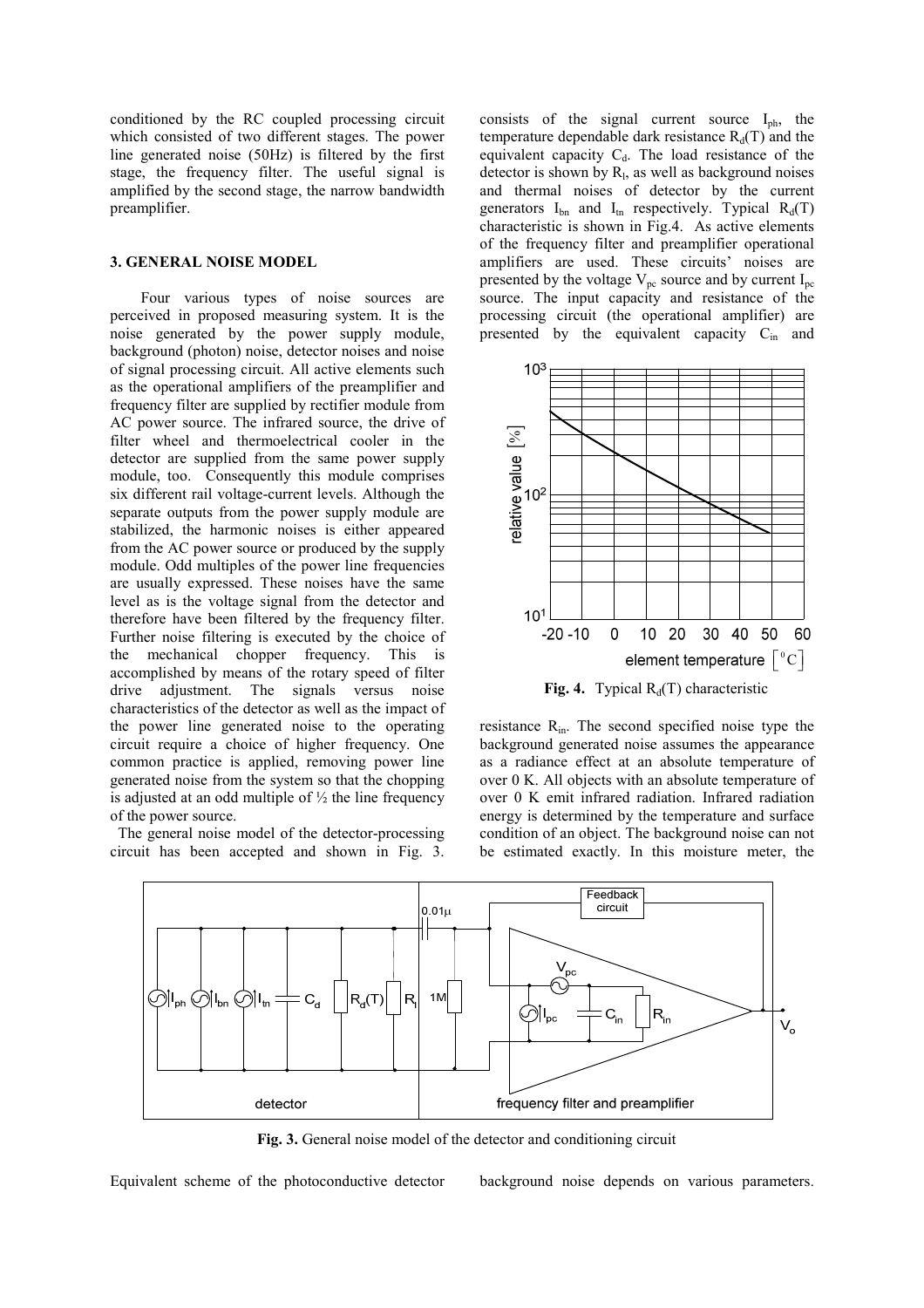The case material, the surface ruggedness and the colour, the absolute temperature, the type (PbS) and active area of the applied detector, the chopping frequency of the detector are some of these, for example. Whole metal surfaces of the moisture meter are blacked by the blackening material for its high and near uniform absorption. The blackening material is chosen to provide the incident background radiation to the detector area to be minimal as much as possible. For example, the peak radiated energy is depending on absolute temperature of the environment and varies when it is changing. The background noise can be reduced by narrowing the detector's field of view. Furthermore, the incident background radiation flux which enters vertically to the detector area can be achieved by designing appropriate moisture meter construction. This noise can be weighty in the case of a very low signal and very low detector noises, but due to the discrete nature of radiation, which is composed of photons arriving randomly in time, this noise can be generated by actual desired signal photons. Absorbed photons composed either in the background flux or in the desired signal flux produce photoelectrons at random intervals, and its variation in current appears as noise. When that occurs, the detector system operates in a background limited performance mode (BLIP). The thermal component is included in the background radiation yet but it has a different nature of the noise generation. Photons are absorbed in a way they can produce both positive and negative charge carriers. Some of the free carriers may recombine before they are collected and thermal excitation may generate additional carriers. Both, the generation and recombination occur randomly, resulting in noise fluctuations in the output current and the output voltage of the detector. It induces the thermally excited carriers' generation-recombination in semiconductors so that the thermal generated noise is emerging in the detector. This noise can be ranked in the third type, which is named as detector noises together with the other one which is generated by the same principle due to detector temperature over 0 K. The reduction of the thermal excited carriers as well as the decreasing of the detector noise can be ensured by the cooling detector. The noise and thermal drift characteristics of the detector vary from one end to the other in the same type, which characterise the internal processes that govern the operation of the detector. This is due to the great disparity between the values of the parameters with respect to the typical ones of the model. Using the particular calibration data provided by manufacturer, it is possible to extract the detector noise spectrum, approximately. Because the detector does not provide some internal amplification of the photocurrent, just as photo multipliers have. The lowest measurable signal is determined by the processing circuitry behind the detector. The basic aim of this paper is to find out whether the signal value of detector can bi

reduced in this measurement system by the appropriate choice of chopper frequency and corresponding processing circuit design. Noises which turned up by the processing circuits are unattended thereby. It is assumed that the spectral noise level generated by the conditioning system compared with the contribution of the sensor across all the ranges of useful frequencies is negligible.

## 4. FREQUENCY CHARACTERISTICS

When the load resistance  $R_1$  and dark resistance  $R<sub>d</sub>$ , Fig.2, are equivalent, the maximum signal can be obtained. The output signal level versus  $R_1/R_d$  ratio is shown in Fig.5. The frequency responses of the useful signal can be obtained from the following expression

$$
V(f) = \frac{V_0}{\sqrt{1 + (2\pi f \tau)^2}},
$$
\n(1)

where  $V(f)$  and  $V_0$  are the voltage signal from the detector and DC response respectively. f is the chopping frequency in [Hz] and  $\tau$  is time constant in [us]. The noises do not change so simple with frequencies as a useful signal. PbS detector as many other photoconductive detectors exhibit two noise components, white noise is the first and flicker is the second one. White noise has uniform spectral power



**Fig. 5.** Output signal level versus  $R_1/R_d$  ratio

density and is not important what detection frequency is used, only the bandwidth. The detector white noise depends on the square root of the noise bandwidth rather than on the bandwidth itself and is usually given in  $A/\sqrt{Hz}$  or in  $V/\sqrt{Hz}$ . Compared to the white noise, the flicker noise component depends inversely on the frequency (1/f). This component is dominant at low frequencies and decreases with increasing frequency. At high frequencies, the detector noise actually decreases in the same way as signal decreases. The typical frequency characteristics at